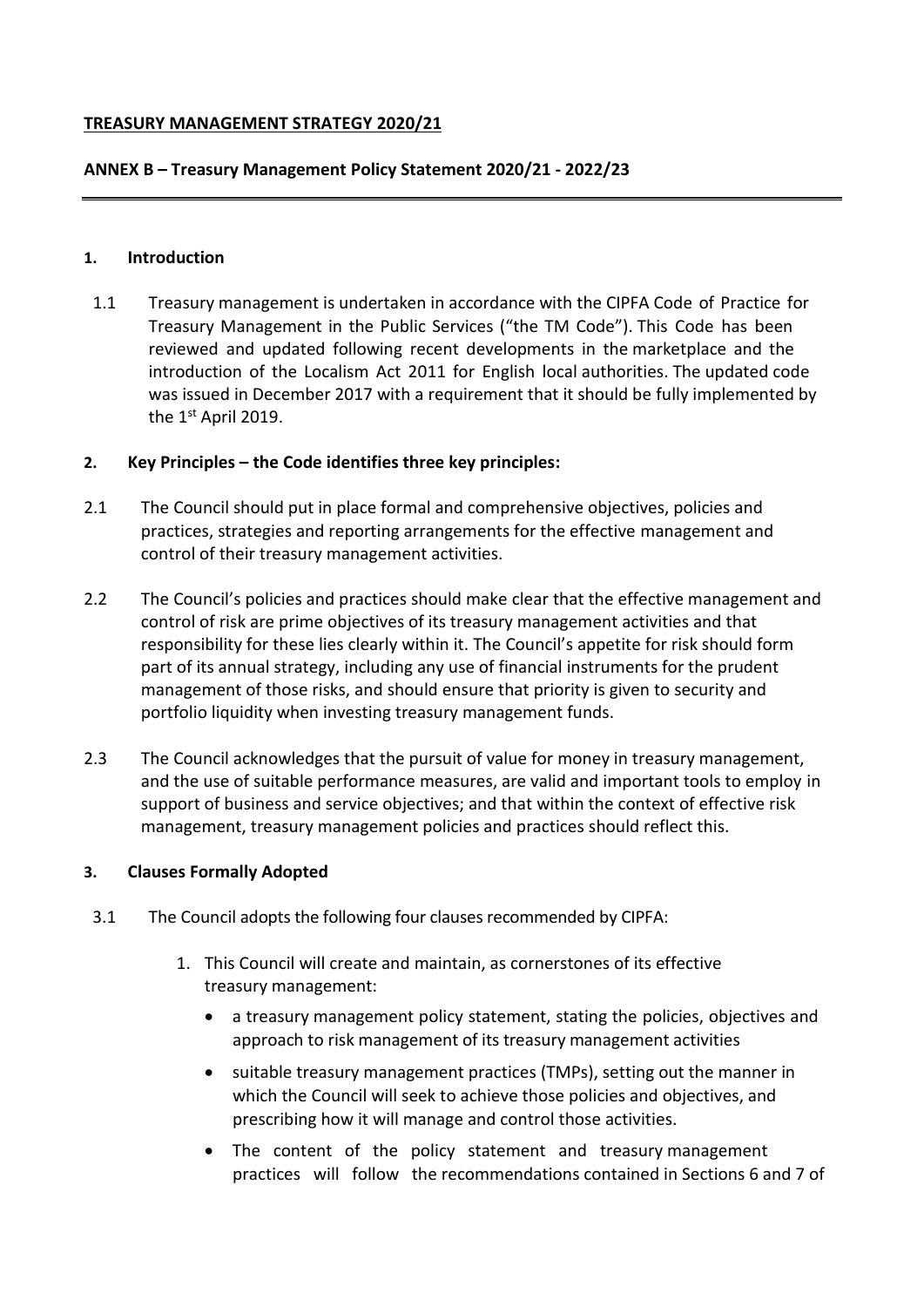the Treasury Management Code, subject only to amendment where necessary to reflect the particular circumstances of this Council. Such amendments will not result in the Council materially deviating from the Treasury Management Code's key principles.

- 2. The Council's Executive will receive reports on its treasury management policies, practices and activities, including as a minimum, an annual strategy and plan in advance of the year, a mid-year review and an annual report after its close, in the form prescribed in its treasury management practices. The annual strategy is approved by Full Council.
- 3. The Council delegates responsibility for the implementation and regular monitoring of its treasury management policies and practices to the Treasury Management Panel, and for the execution and administration of treasury management decisions to the Director of Resources (Section 151 Officer), who will act in accordance with the Council's policy statement and treasury management practices, and as a CIPFA member, CIPFA's Standard of Professional Practice on Treasury Management.
- 4. The Council nominates the Tourism, Economy and Communities Scrutiny Committee to be responsible for ensuring effective scrutiny of the treasury management strategy and policies.

# **4. Treasury Management Policy Statement**

4.1 In accordance with the TM Code, the Council defines treasury management activities as:

"The management of the council's borrowing, investments and cash flows, its banking, money market and capital market transactions; the effective control of the risks associated with those activities; and the pursuit of optimum performance consistent with those risks."

- 4.2 'Investments' in the definition above covers all the financial assets of the Council, as well as other non-financial assets which the Council holds primarily for financial returns, such as investment property portfolios. This may therefore include investments which are not managed as part of normal treasury management or under treasury management delegations. All investments require an appropriate investment management and risk management framework under the Treasury Management Code. The risk management processes are detailed in the Investment Property Strategy.
- 4.3 The Council acknowledges that effective treasury management will provide support towards the achievement of its business and service objectives. It is therefore committed to the principles of achieving value for money in treasury management, and to employing suitable comprehensive performance measurement techniques, within the context of effective risk management.